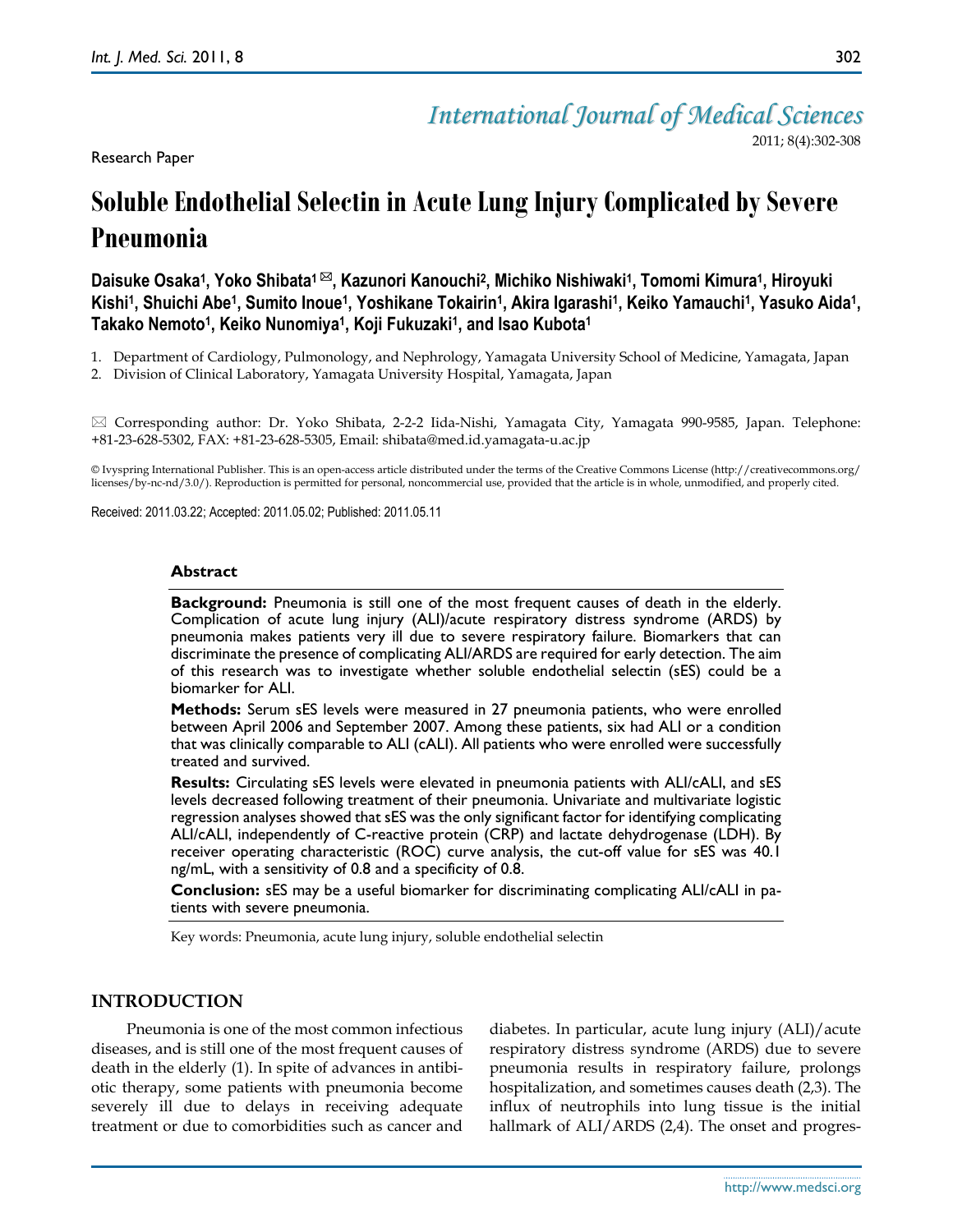sion of ALI/ARDS is so acute that it is sometimes difficult to detect the presence of ALI/ARDS, only by the use of portable chest X-ray units in the early phase. Chest computed tomography (CT) is required for early diagnosis based on the ground glass shadow that is typical of ALI/ARDS (5,6). However, performing CT scans on all pneumonia patients is costly, and it is therefore necessary to develop good biomarkers that can discriminate complicating ALI/ARDS, so that a quick decision can be made on whether a CT scan should be performed.

Endothelial selectin (ES) is one of the cell adhesion molecules expressed in the vascular endothelium (7). ES is induced by pro-inflammatory cytokines in thrombosis (8,9), infectious diseases (10), malignant tumors (11) and autoimmune diseases (12), leading to the attachment of leukocytes to endothelial cells and the accumulation of leukocytes in inflamed tissues. A part of the extracellular portion of ES is cleaved and released as a soluble form (13). Circulating levels of soluble ES (sES) were reported to be elevated in patients with sepsis and shock (14-16). In addition, Okajima et al. reported that hypoxia was more prevalent in patients with high sES levels and systemic inflammatory response syndrome (SIRS), compared to patients with normal sES levels and SIRS (17).

Based on this background information, we hypothesized that measurement of circulating sES levels may be useful for the discrimination of complicating ALI/ARDS in severe pneumonia patients. Therefore, we investigated sES levels in patients with community acquired pneumonia, and assessed the association between sES levels and complicating ALI.

#### **METHODS**

#### **Study Subjects**

We measured serum sES levels in 27 patients who were admitted to Yamagata University Hospital for the treatment of community acquired pneumonia between April 2006 and September 2007. The diagnosis of pneumonia was based on clinical symptoms (cough, sputum production, and fever) and chest X-ray and chest CT findings. Patients with congestive heart failure were excluded from the analysis, to avoid misdiagnosis of ALI. In addition, patients with malignant tumors, thrombotic diseases (deep vein thrombosis and pulmonary artery thrombosis), or active systemic inflammatory diseases such as collagen vascular disease, were excluded, because sES levels are reported to be elevated in these disorders. The study protocol was approved by the institutional review board at Yamagata University, and written informed consent was obtained from all participating patients.

#### **Assessment of Severity of Pneumonia at Admission**

The age, dehydration, respiratory failure, orientation disturbance and low blood pressure (A-DROP) scoring system was used to evaluate the severity of pneumonia (18). This is a 6-point scale (0-5) for assessing the clinical severity of community acquired pneumonia that was proposed by the Japanese Respiratory Society. The A-DROP scoring system assesses the following parameters: i) age (male  $\geq$  70 years, female  $\geq$  75 years); ii) dehydration [blood urea nitrogen (BUN)  $\geq$  21 mg/dL]; iii) respiratory failure [(SpO<sub>2</sub>) ≤ 90% or partial pressure of arterial oxygen (PaO<sub>2</sub>) ≤ 60 mm Hg]; iv) orientation disturbance (confusion); and v) low blood pressure (systolic blood pressure  $\leq$ 90 mm Hg).

#### **Diagnosis of ALI and Clinical Status Comparable to ALI (cALI)**

Generally, data on the fraction of inspired oxygen ( $FiO<sub>2</sub>$ ) is required to accurately diagnose whether or not patients have ALI (19). However, as all participants in this study did not receive mechanical ventilation or non-invasive positive pressure ventilation, the accurate  $FiO<sub>2</sub>$  values were not available in this study. It was previously reported that  $SpO<sub>2</sub>/FiO<sub>2</sub>$  $(S/F)$  ratios correlate with PaO<sub>2</sub>/FiO<sub>2</sub> (P/F) ratios, and S/F ratios of 235 and 315 correlate with P/F ratios of 200 and 300, respectively, for diagnosing and following up patients with ALI and ARDS (20). Thus, hypoxic patients were defined as having "ALI/cALI" using the following criteria: 1) bilateral massive ground glass shadow on chest X-ray and/or CT scan; 2) no apparent findings suggesting congestive heart failure, on chest X-ray and ultrasound cardiogram; and 3) requirement of  $5 \text{ L/min}$  or more of supplemental oxygen therapy using a facial mask, estimated FiO2  $\geq$ 0.35 (21), to maintain SpO<sub>2</sub>  $\geq$ 90%, except for patients with hypoxemia due to their primary chest disease. By this criterion, subjects with estimated S/F <257 had a potential to be classified as ALI/cALI group. The diagnosis of ALI/cALI was made by at least two pulmonary physicians and a cardiologist, according to these criteria. All pneumonia patients received immediate antibiotic therapy. The etiology of pneumonia was aspiration (ALI/cALI group,  $n = 9$ ; non-ALI/cALI group,  $n = 4$ ), bacterial infection  $ALI/cALI$  group,  $n = 11$ ; non-ALI/cALI group,  $n =$ 1), and *Legionella pneumophilia* infection (non-ALI/cALI group,  $n = 1$ ). Two patients in the ALI/cALI group and two in the non-ALI/cALI group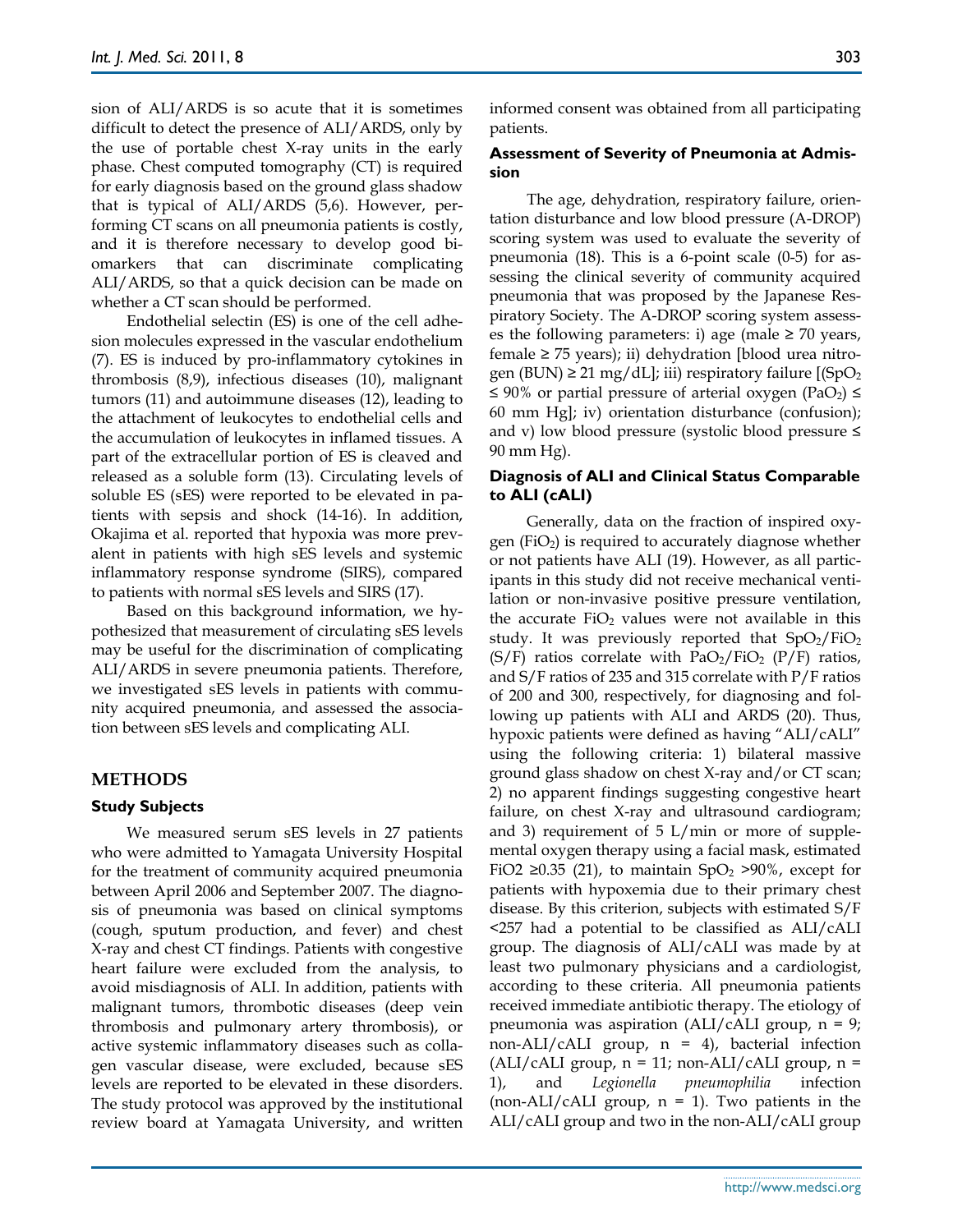received the neutrophil elastase inhibitor, Sivelestat (Ono Pharmaceutical, Osaka, Japan) (22), but none of the patients in this study received glucocorticosteroid therapy. None of the patients died during the hospital admission, and all were successfully discharged.

#### **Blood Sampling and Measurement of Soluble Endothelial Selectin**

Repeat blood samples were obtained at intervals of 3 to 5 days from the time of admission until the patients were recovered from pneumonia, to measure sES levels and other biochemical markers. The time-point of blood sampling was flexibly decided by each doctor as needed. The median number of blood sampling was  $2(1 - 3)$  in non-ALI/cALI group, and 4 (3.75 - 5) in ALI/cALI group [median (inter quartile range)]. These samples were stored frozen at -20°C until the measurements were made. sES levels were measured by latex photometric immunoassay (LPIA) (Mitsubishi Chemical Medience Corp, Tokyo, Japan) (17). This assay measures serum sES concentrations over a linear range of 5.29 to 300 ng/mL (17). It was reported that the normal range of the plasma sES levels was 4.8 – 29.7 ng/mL (17).

#### **Statistical Analysis**

The Mann-Whitney U test for non-parametric data was used to analyze differences between two groups. Multiple comparisons were performed by non-parametric one way analysis of variance (Kruskal-Wallis test) followed by the Student-Newman-Keuls test. Chi-square tests were used to evaluate differences in proportions. These comparisons and the logistic regression analyses were performed using SigmaPlot version 11 computer software (Systat Software, Inc., San Jose, CA, USA) and JMP version 8 software (SAS Institute Inc., Cary, NC, USA). Data in the figures are shown as mean ± SD. Significance was inferred for differences with *P* < 0.05.

#### **RESULTS**

The characteristics of the pneumonia patients enrolled in this study are shown in Table 1. Age, gender, and the number of patients requiring supplemental oxygen did not differ significantly between the non-ALI/cALI and ALI/cALI groups. The length of hospitalization was significantly greater in the ALI/cALI group than in the non-ALI/cALI group (*P* <0.01). The A-DROP score for severity of community acquired pneumonia was significantly higher in the ALI/cALI group, compared with the non-ALI/cALI group (chi-square test, *P* <0.05). Among the laboratory results on arrival in hospital, only sES and lactate dehydrogenase (LDH) were significantly higher in the ALI/cALI group than in the non-ALI/cALI group (*P* <0.05). There was a trend for C-reactive protein (CRP) levels to be higher in the ALI/cALI group than in the non-ALI/cALI group, but the difference did not reach statistical significance  $(P = 0.06)$ . Among patients with severe pneumonia and a A-DROP score ≥3, there was a trend for sES levels to be higher in the ALI/cALI group than in the non-ALI/cALI group, although the difference was not statistically significant (non-ALI/cALI, 39.7 ± 23.1 ng/mL; ALI/cALI, 56.0 ±  $22.2 \text{ ng/mL}$ ;  $P = 0.2$ ).

**Table 1**. Characteristics of the patients with pneumonia

|                                  | $non-ALI/cALI (n=21) ALI/cALI (n=6)$ |                   |
|----------------------------------|--------------------------------------|-------------------|
| Age, years (range)               | $77.6(50 - 93)$                      | $75.0(51 - 92)$   |
| Male gender, %                   | 44.4                                 | 66.7              |
| Hospitalization, days            | $18.8 \pm 15.1$                      | $59.3 \pm 41.0**$ |
| Use of supplemental<br>oxygen, % | 66.6                                 | 100               |
| A-DROP score #                   | 2/4/9/6/0/0                          | $0/0/2/3/1/0*$    |
| WBC, $\times$ 1000/µL#           | $11.50 \pm 4.09$                     | $12.50 \pm 5.46$  |
| $CRP, mg/dL$ #                   | $11.7 \pm 6.3$                       | $18.6 \pm 11.0$   |
| LDH, $IU/L$ <sup>#</sup>         | $195 \pm 64$                         | $274 \pm 104*$    |
| $BUN, mg/dL$ #                   | $18.9 \pm 7.7$                       | $18.8 \pm 10.0$   |
| Na, mEq/L <sup>#</sup>           | $137 \pm 2.6$                        | $134 \pm 11.1$    |
| Blood glucose,<br>$mg/dL^*$      | $156 \pm 52.9$                       | $153 \pm 44.0$    |
| Hematocrit, % #                  | $37.0 \pm 6.28$                      | $38.4 \pm 5.00$   |
| sES, ng/mL #                     | $33.6 \pm 14.8$                      | $53.0 \pm 17.8^*$ |

Data are means ± SD unless indicated otherwise. #Data obtained or evaluated on arrival at the hospital.

\* *P* < 0.05, \*\* *P* < 0.01 compared with the non-ALI/cALI group

A-DROP score, a 6-point scale (0-5) for assessing the clinical severity of community acquired pneumonia, proposed by the Japanese Respiratory Society. This scoring system assesses the following parameters: i) age (male ≥ 70 years, female ≥ 75 years); ii) dehydration (BUN  $\geq$  21 mg/dL); iii) respiratory failure (SpO<sub>2</sub>  $\leq$  90% or PaO<sub>2</sub> ≤ 60 mm Hg); iv) orientation disturbance (confusion); and v) low blood pressure (systolic blood pressure ≤ 90 mm Hg).

ALI, acute lung injury; BUN, blood urea nitrogen; cALI, clinical status comparable to ALI; CRP, C-reactive protein; LDH, lactate dehydrogenase; sES, soluble endothelial selectin; WBC, white blood cell count

The time courses for sES, CRP and LDH according to complicating ALI/cALI are shown in Figure 1. sES levels were higher in pneumonia patients with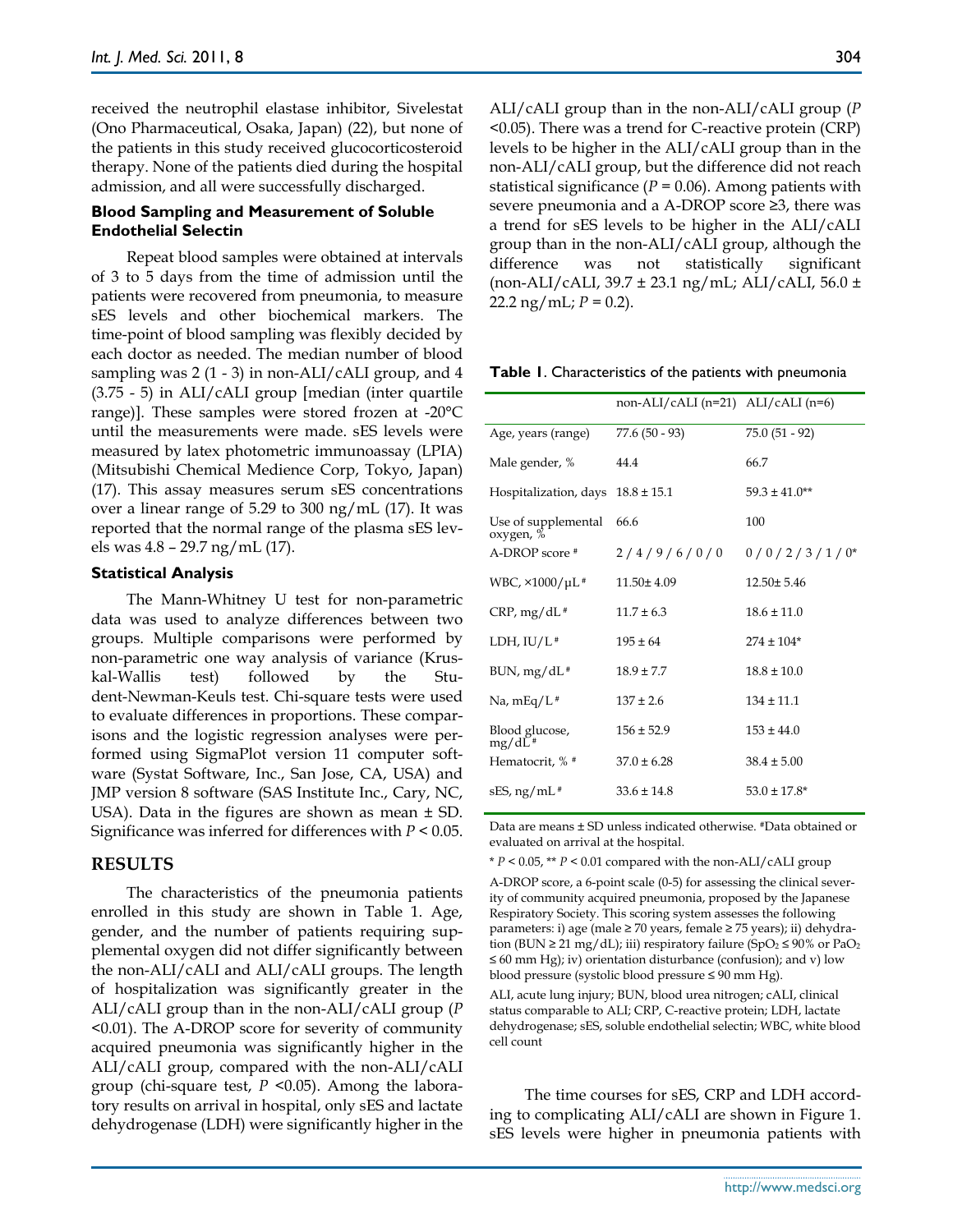ALI/cALI than in those patients without ALI/cALI. sES levels decreased after commencement of treatment in the ALI/cALI group  $(P = 0.017)$ . However, in the non-ALI/cALI group sES levels did not differ significantly at each time point (*P* = 0.075). CRP levels in pneumonia patients with ALI/cALI tended to be higher than those in patients without ALI/cALI, although the difference was not statistically significant. CRP levels decreased after the commencement of treatment in the non-ALI/cALI group  $(P = 0.008)$ . However, in the ALI/cALI group, the differences in CRP levels at each time point did not reach statistical significance ( $P = 0.07$ ). LDH levels on day 1, days 3-4, and days 5-6 were higher in pneumonia patients with ALI/cALI than in those without ALI/cALI. However, the differences in LDH levels at each time point were not statistically significant either in the ALI/cALI group or in the non-ALI/cALI group (*P* = 0.444 and *P* = 0.527, respectively).

Univariate logistic regression analysis showed that sES was a significant factor for identifying complicating ALI/cALI (Table 2), whereas age, gender, white blood cell count (WBC), CRP, LDH, BUN, Na, blood glucose, and hematocrit were not significant factors. Furthermore, multiple logistic regression analysis demonstrated that sES was an independent factor for identifying the presence of ALI/cALI (Table 3). From analysis of the receiver operating characteristic (ROC) curve, the cut-off value for sES was 40.1 ng/mL, for discrimination of complicating ALI/cALI in pneumonia patients, with a sensitivity of 0.8 and a specificity of 0.8 (Figure 2).

**Table 2**. Univariate logistic regression analysis for factors identifying complicating ALI/cALI in patients with pneumonia

| Coefficient | <b>SD</b> | P value |
|-------------|-----------|---------|
| 0.022       | 0.038     | 0.570   |
| 0.144       | 0.489     | 0.769   |
| $-0.072$    | 0.036     | 0.044   |
| $-0.059$    | 0.103     | 0.565   |
| $-0.113$    | 0.067     | 0.091   |
| $-0.012$    | 0.007     | 0.073   |
| $-0.044$    | 0.049     | 0.368   |
| 0.104       | 0.08      | 0.194   |
| 0.0003      | 0.01      | 0.977   |
| $-0.035$    | 0.078     | 0.658   |
|             |           |         |

ALI, acute lung injury; BUN, blood urea nitrogen; cALI, clinical status comparable to ALI; CRP, C-reactive protein; LDH, lactate dehydrogenase; sES, soluble endothelial selectin; WBC, white blood cell count



**Figure 1**. Time courses of soluble endothelial selectin, C-reactive protein and lactate dehydrogenase after commencement of treatment for pneumonia, according to complicating acute lung injury. The time courses of soluble endothelial selectin (sES, A), C-reactive protein (CRP, B) and lactate dehydrogenase (LDH, C) are shown according to complicating acute lung injury (ALI)/clinical status comparable to ALI (cALI). sES levels were higher in pneumonia patients with ALI/cALI than in those without ALI/cALI. sES levels decreased after commencement of treatment in the ALI/cALI group (*P* = 0.017). However, sES levels in the non-ALI/cALI group were not significantly different at each time point  $(P = 0.075)$ . CRP levels in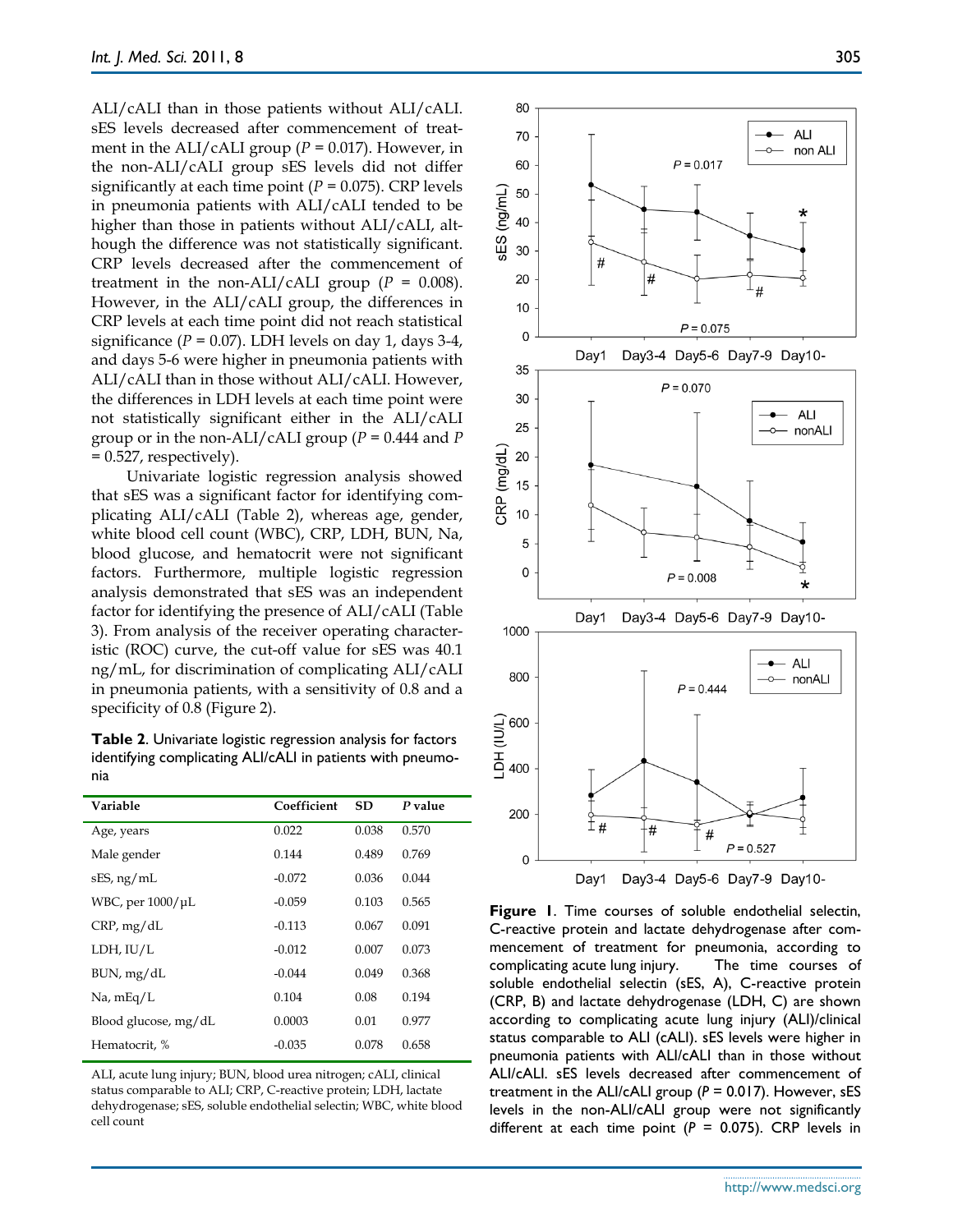pneumonia patients with ALI/cALI tended to be higher than those in patients without ALI/cALI, although the difference was not statistically significant. CRP levels decreased after treatment in the non-ALI/cALI group (*P* = 0.008). However, in the ALI/cALI group, the differences in CRP levels at each time point did not reach statistical significance  $(P = 0.07)$ . LDH levels on Day 1, Days 3-4, and Days 5-6 were higher in pneumonia patients with ALI/cALI than in those without ALI/cALI. However, the differences in LDH levels at each time point were not statistically significant either in the ALI/cALI group or in the non-ALI/cALI group (*P* = 0.444 and *P* = 0.527, respectively). \* *P* < 0.05 compared with Day1; # *P* < 0.05 compared with the ALI/cALI group



**Figure 2**. Determination of the soluble endothelial selectin (sES) cut-off value for discrimination of complicating ALI/cALI in pneumonia patients. Receiver operating characteristic (ROC) curve analysis was performed to determine the sES cut-off value for discrimination of complicating ALI/cALI in pneumonia patients. The area under the curve (AUC) was 0.875, and the cut-off value was 40.1 ng/mL, with a sensitivity of 0.8 and a specificity of 0.8.

**Table 3**. Multiple logistic regression analysis for factors identifying complicating ALI/cALI in patients with pneumonia

| Variable                  | OR    |       | $95\%$ CI | P value |
|---------------------------|-------|-------|-----------|---------|
| sES, per 1 ng/mL increase | 1.099 | 1.012 | 1 260     | 0.021   |
| CRP, per 1 mg/dL increase | 1.029 | 0.829 | 1 293     | 0.795   |
| LDH, per 1 IU/L increase  | 1 017 | 0.999 | 1 046     | 0.052   |

ALI, acute lung injury; cALI, clinical status comparable to ALI; CI, confidence interval; CRP, C-reactive protein; LDH, lactate dehydrogenase; sES, soluble endothelial selectin; OR, odds ratio

#### **DISCUSSION**

This study demonstrated that circulating sES levels were elevated in pneumonia patients with ALI/cALI, and that sES levels decreased following treatment for pneumonia. Although LDH levels were higher in pneumonia patients with ALI/cALI than in those without ALI/cALI, the time course of changes in LDH did not accord with improvement in disease status. Univariate and multivariate logistic regression analyses revealed that sES was the only significant factor for identifying complicating ALI/cALI, independently of CRP and LDH. Among patients with severe pneumonia and an A-DROP score ≥3, sES levels tended to be higher in the ALI/cALI group than in the non-ALI/cALI group, although the difference was not statistically significant. Therefore, it may be possible to predict complicating ALI/cALI in pneumonia patients from laboratory measurements showing elevated sES levels.

Pneumonia is an infectious disease, in which pathogenic bacteria or viruses infect the lower respiratory tract and proliferate, leading to focal inflammation of the lungs (4). In patients with severe pneumonia, infiltrating neutrophils produce pro-inflammatory cytokines and chemokines, resulting in the induction of cellular adhesion molecules on circulating leukocytes and pulmonary endothelial cells (23,24). Inflamed alveolar cells, in particular alveolar macrophages, produce chemoattractant proteins such as interleukin-8 (IL-8), which attract circulating leukocytes into the lung (25). In ALI/ARDS, the inflamed lesion spreads over the original pneumonic lung segment, leading to the accumulation of leukocytes in a large pulmonary area. sES is selectively expressed in vascular endothelial cells, and plays important roles in the accumulation of leukocytes during pneumonia (26). Thus, elevation of sES in pneumonia patients is thought to indicate the presence of major pulmonary parenchymal inflammation. As the data from the present study demonstrates, it is possible that sES becomes a biomarker for ALI/ARDS in patients with severe pneumonia.

To date, WBC and CRP have been used as biomarkers for the degree of inflammation, with LDH as a biomarker for tissue damage. We demonstrated that circulating sES levels were significantly associated with complicating ALI, whereas WBC, CRP and LDH were not, indicating the usefulness of sES for evaluating the presence of ALI in severe pneumonia. In particular, measurement of sES may be recom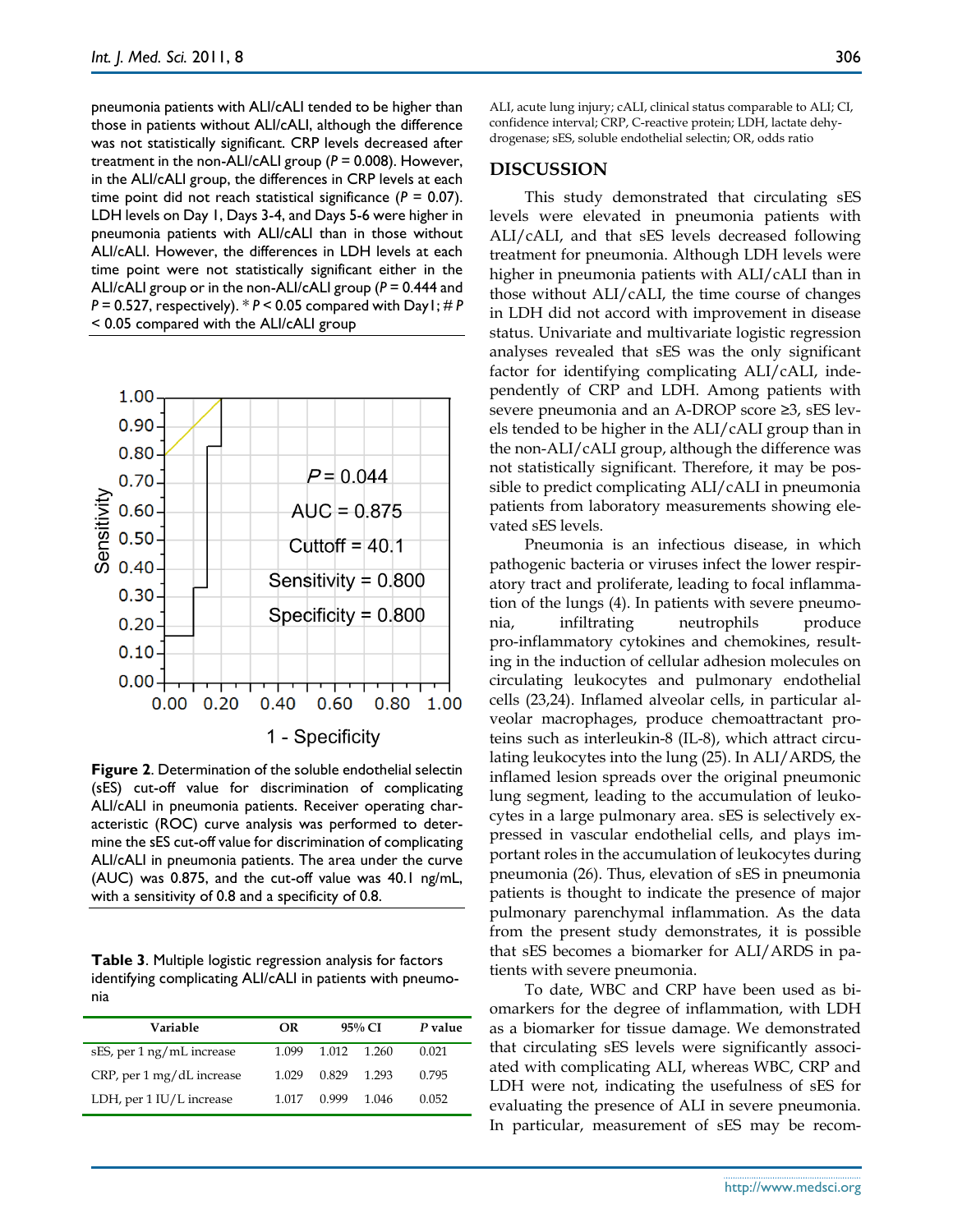mended in patients with severe pneumonia and a high A-DROP score.

The limitations of present study are: 1) since the study was performed at a single institute, the number of patients with ALI/cALI was small; 2) patients with very severe pneumonia, who could not provide written informed consent due to severe respiratory failure comparable to a clinical status of ARDS, were not enrolled in this study. All patients, even the patients with severe pneumonia, were successfully treated and survived; hence, sES was not measured in very severe patients in the present study. Therefore, it is necessary to perform large clinical investigations at multiple medical institutions to confirm the usefulness of sES for the discrimination of complicating ALI.

A system for rapid measurement of sES has already been established (17). In addition, the specific neutrophil elastase inhibitor, sivelestat, is in clinical use for SIRS patients (27). Neutrophil elastase induces IL-8 in alveolar epithelial and bronchial cells through activation of signaling cascades induced by deformation of cell shape (28-30). Sivelestat has been reported to inhibit the production of cytokines from lung epithelial cells not only by inhibiting elastolytic activity but also by modulating signaling cascades involved in the production of cytokines (31). Early administration of sivelestat in pneumonia patients with high sES levels may improve the outcome of ALI/ARDS treatment by attenuating the influx of neutrophils into the lung parenchyma.

In conclusion, measurement of sES in patients with severe pneumonia may be useful for the discrimination of complicating ALI/cALI. The clinical application of this potentially useful biomarker may improve the accuracy and rapidity of diagnosis, and the outcome of treatment in patients with ALI.

#### **Acknowledgements**

We thank Taiko Aita and Eiji Tsuchida for their excellent technical assistance.

#### **Funding**

This study was supported by a Grant-in-aid from the Global COE program of the Japan Society for the Promotion of Science, and grants-in-aid for Scientific Research from the Ministry of Education, Culture, Sports, Science and Technology, Japan (18590835, 18790530, 19590880, and 20590892).

#### **Conflict of Interest**

The authors have declared that no conflict of interest exists.

#### **References**

- Murray CJ, Lopez AD. Mortality by cause for eight regions of the world: Global burden of disease study. Lancet. 1997; 349: 1269-76.
- 2 Ware LB, Matthay MA. The acute respiratory distress syndrome. N Engl J Med. 2000; 342: 1334-49.
- 3 Matthay MA, Zimmerman GA, Esmon C, et al. Future research directions in acute lung injury: Summary of a national heart, lung, and blood institute working group. Am J Respir Crit Care Med. 2003; 167: 1027-35.
- 4 Balamayooran G, Batra S, Fessler MB, et al. Mechanisms of neutrophil accumulation in the lungs against bacteria. Am J Respir Cell Mol Biol. 2010; 43: 5-16.
- 5 Endo S, Shibata S, Sato N, et al. A prospective cohort study of ali/ards in the tohoku district of japan (second report). J Anesth. 2010; 24: 351-8.
- 6 Mortelliti MP, Manning HL. Acute respiratory distress syndrome. Am Fam Physician. 2002; 65: 1823-30.
- 7 Albelda SM, Smith CW, Ward PA. Adhesion molecules and inflammatory injury. FASEB J. 1994; 8: 504-12.
- 8 Korkmaz S, Ileri M, Hisar I, et al. Increased levels of soluble adhesion molecules, e-selectin and p-selectin, in patients with infective endocarditis and embolic events. Eur Heart J. 2001; 22: 874-8.
- 9 Roldan V, Marin F, Lip GY, et al. Soluble e-selectin in cardiovascular disease and its risk factors. A review of the literature. Thromb Haemost. 2003; 90: 1007-20.
- 10 Darveau RP, Cunningham MD, Bailey T, et al. Ability of bacteria associated with chronic inflammatory disease to stimulate e-selectin expression and promote neutrophil adhesion. Infect Immun. 1995; 63: 1311-7.
- 11 Benekli M, Gullu IH, Tekuzman G, et al. Circulating intercellular adhesion molecule-1 and e-selectin levels in gastric cancer. Br J Cancer. 1998; 78: 267-71.
- 12 McMurray RW. Adhesion molecules in autoimmune disease. Semin Arthritis Rheum. 1996; 25: 215-33.
- 13 Gearing AJ, Hemingway I, Pigott R, et al. Soluble forms of vascular adhesion molecules, e-selectin, ICAM-1, and VCAM-1: Pathological significance. Ann N Y Acad Sci. 1992; 667: 324-31.
- 14 Kayal S, Jais JP, Aguini N, et al. Elevated circulating e-selectin, intercellular adhesion molecule 1, and von willebrand factor in patients with severe infection. Am J Respir Crit Care Med. 1998; 157: 776-84.
- 15 Newman W, Beall LD, Carson CW, et al. Soluble e-selectin is found in supernatants of activated endothelial cells and is elevated in the serum of patients with septic shock. J Immunol. 1993; 150: 644-54.
- 16 Reinhart K, Bayer O, Brunkhorst F, et al. Markers of endothelial damage in organ dysfunction and sepsis. Crit Care Med. 2002; 30: S302-12.
- 17 Okajima K, Harada N, Sakurai G, et al. Rapid assay for plasma soluble e-selectin predicts the development of acute respiratory distress syndrome in patients with systemic inflammatory response syndrome. Transl Res. 2006; 148: 295-300.
- 18 Shindo Y, Sato S, Maruyama E, et al. Comparison of severity scoring systems A-DROP and CURB-65 for community-acquired pneumonia. Respirology. 2008; 13: 731-5.
- 19 Wheeler AP, Bernard GR. Acute lung injury and the acute respiratory distress syndrome: A clinical review. Lancet. 2007; 369: 1553-64.
- 20 Rice TW, Wheeler AP, Bernard GR, et al. Comparison of the SpO2/FiO2 ratio and the PaO2/FiO2 ratio in patients with acute lung injury or ARDS. Chest. 2007; 132: 410-7.
- 21 Kallstrom TJ. Aarc clinical practice guideline: Oxygen therapy for adults in the acute care facility--2002 revision & update. Respir Care. 2002; 47: 717-20.